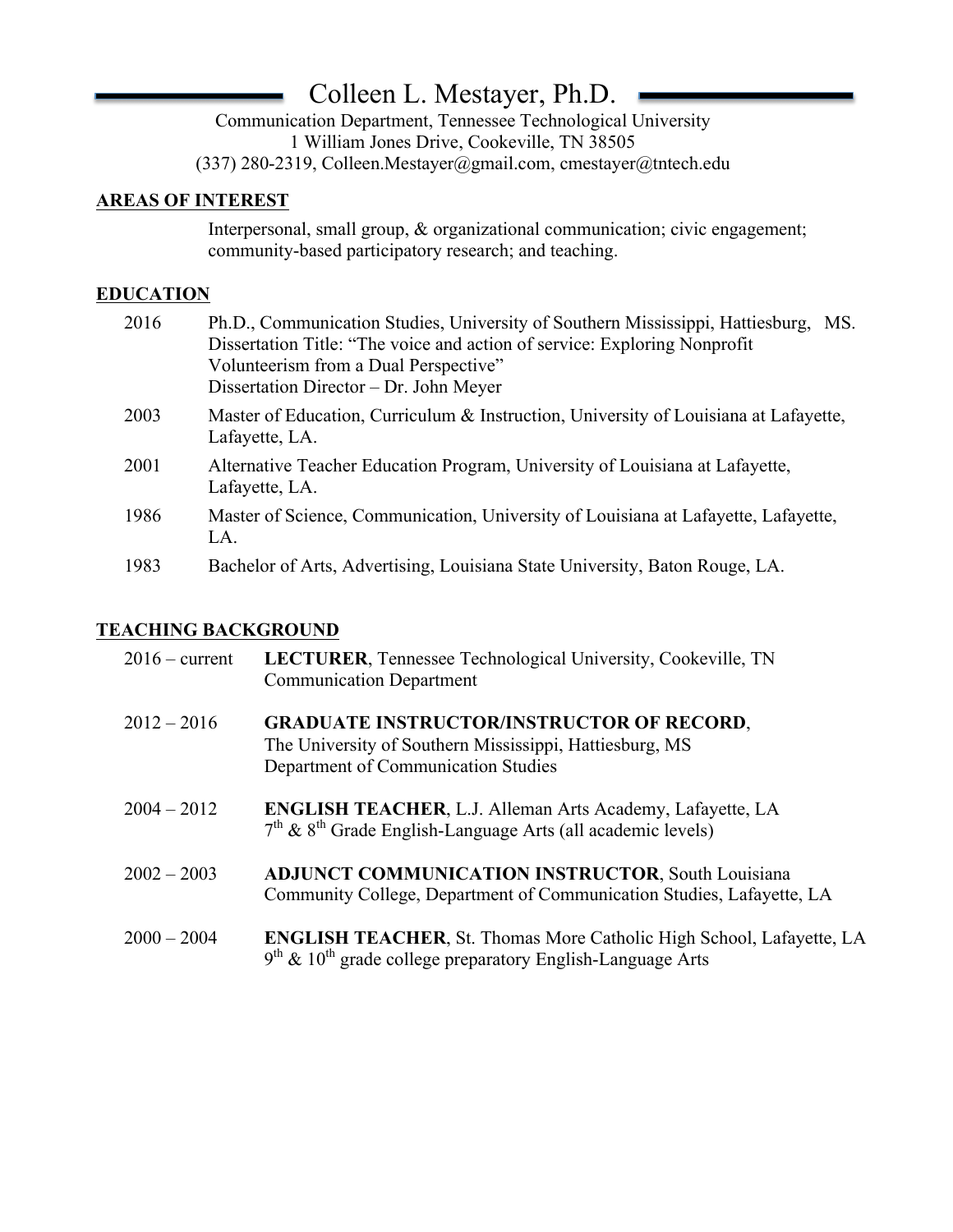#### **ACADEMIC EXPERIENCE**

#### *Administrative*

| 2015            | Instructional Assistant, Dr. Marcus Coleman. Hattiesburg, MS                       |
|-----------------|------------------------------------------------------------------------------------|
| 2015            | Administrative Assistant, Dr. Charles Tardy. Hattiesburg, MS                       |
| $2014 - 2015$   | Program Assistant, Food Lecture Series, Dr. Wendy Atkins-Sayre.<br>Hattiesburg, MS |
| 2013            | Administrative Assistant, Dr. Charles Tardy. Hattiesburg, MS                       |
| 2013            | Instructional Assistant, Dr. Steven Venette. Hattiesburg, MS                       |
| $2012 - 2013$   | Service-Learning Assistant, Dr. Richard Conville. Hattiesburg, MS                  |
| <b>Research</b> |                                                                                    |

| 2015 | Research Assistant, Dr. Charles Tardy, Hattiesburg, MS  |
|------|---------------------------------------------------------|
| 2014 | Research Assistant, Dr. John Meyer. Hattiesburg, MS     |
| 2013 | Research Assistant, Dr. Steven Venette. Hattiesburg, MS |
| 2013 | Research Assistant, Dr. Charles Tardy. Hattiesburg, MS  |

#### *Teaching*

| $2016$ – present | <b>Public Speaking</b>                             |
|------------------|----------------------------------------------------|
| $2016$ – present | Interpersonal Communication                        |
| $2014 - 2016$    | <b>Small Group Communication (4 sections)</b>      |
| $2013 - 2016$    | Business & Professional Communication (4 sections) |
| $2012 - 2016$    | Public Speaking (9 sections)                       |
| $2002 - 2003$    | Introduction to Communication (2 sections)         |

#### **RESEARCH**

*Manuscripts In Progress*

- Mestayer, C. L. (2017). Understanding How Relationships Develop: Analysis and the Researcher's Relationship with Her Mother. *Mothering, Community, and Friendships, Special Edition.*
- Mestayer, C. L. (2017). Using cooperative groups: Teacher characteristics may determine success. *Middle School Journal.*
- Charoensap-Kelly, P., Mestayer, C. L., & Knight, B. (2017). Can we ever talk religion at work? Religious identity management in the American workplace. *Journal of Applied Communication Research.*

#### *Conference Presentations*

Mestayer, C. L. (2017). Motivation gets them in the door, but what keeps them there? Exploring a new model of volunteer satisfaction. *2017 Southern States Communication Association Annual Conference.* Greenville, S.C.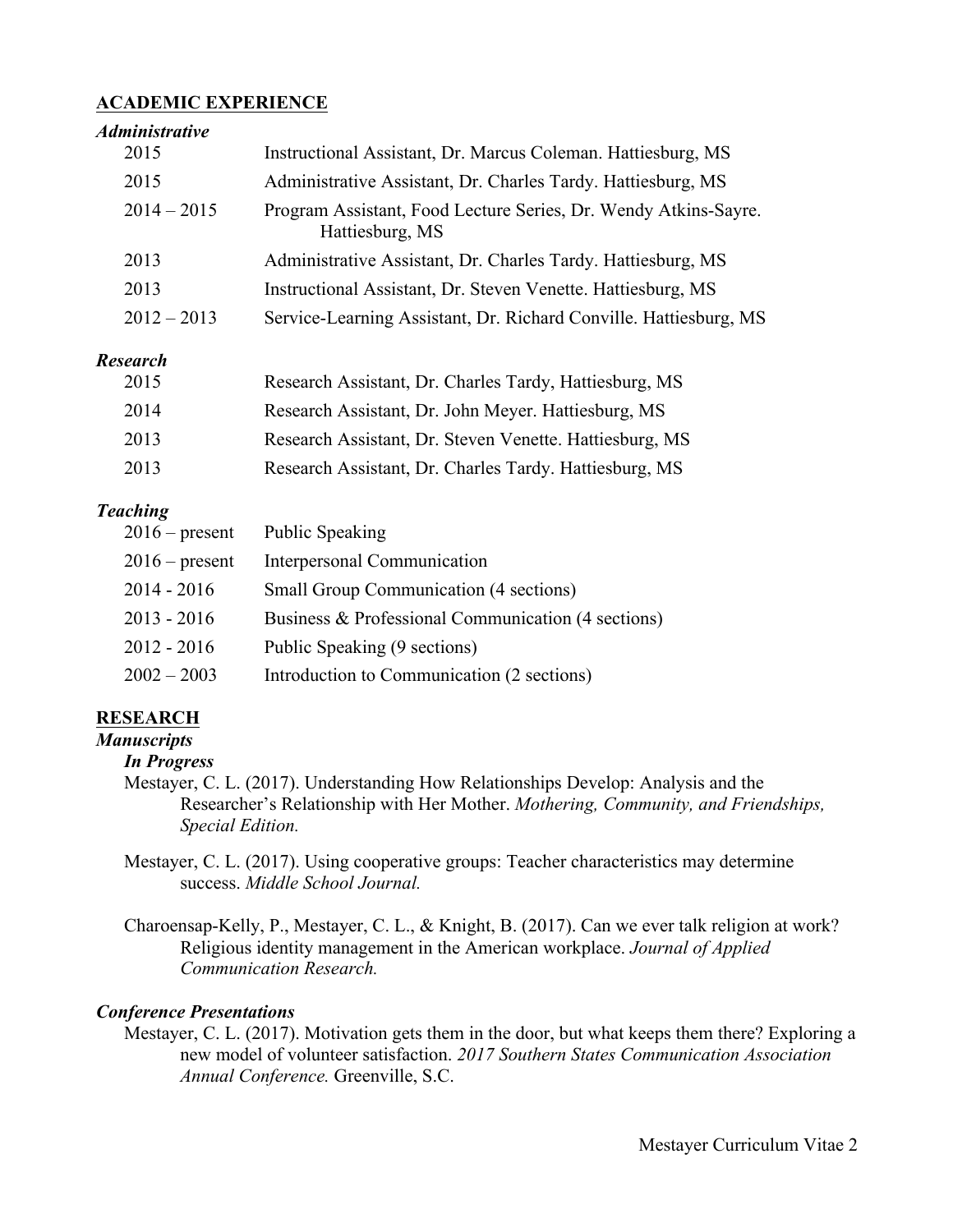- Violanti, M., Christen, S., Kelly, S., Mestayer, C., Williams, C., & Garland, M. (2017). The changing landscape of the job market: Preparing communication students for the job search. Panel Presentation. *2017 Southern States Communication Association Annual Conference*. Greenville, S.C.
- Mestayer, C. L., & Young, C. R. (2016). Shaping young men: The impact of interpersonal relationships on boarding school students and parents. *2016 Southern States Communication Association Annual Conference.* Austin, TX.
- Mestayer, C. L. (2015). Communicating empowerment and building relationships: A qualitative study on a gardening initiative*. 2015 Annual Graduate Symposium, The University of Southern Mississippi.* Hattiesburg, MS.
- Mestayer, C. L. (2015). Communicating empowerment and building relationships: A qualitative study on a gardening initiative. *2015 Mississippi Communication Association Annual Conference*. Jackson, MS.
- Mestayer, C. L. (2014) Developing relationships in nursing homes: A case study with an autoethnographical focus. *2014 Southern States Communication Association Annual Conference.* New Orleans, LA.
- Mestayer, C. L. (2014). *A Good Man Speaking Well…through Stories: The How and Why of Nonprofit Success. 2014 Annual Graduate Symposium, The University of Southern Mississippi.* Hattiesburg, MS.
- Mestayer, C. L. (2014). Developing relationships in nursing homes: A case study with an autoethnographical focus. *2014 Annual Autoethnography Conference.* San Angelo, TX.
- Mestayer, C. L. (2014). Exploring health issues: Policy, initiatives, and campaigns. *2014 Mississippi Communication Association Annual Conference*. Jackson, MS.
- Mestayer, C. L. (2013). Using cooperative groups: Teacher elements equal success. 2013 Annual Graduate Symposium, The University of Southern Mississippi. Hattiesburg, MS.

#### *Research Projects*

| 2017 | Tennessee Technological University, Cookeville, TN<br>Modeling as an Instructional Strategy (Mixed Methods)  |
|------|--------------------------------------------------------------------------------------------------------------|
| 2015 | Edwards Street Fellowship Center, Hattiesburg, MS<br>Volunteerism (Mixed Methods)                            |
| 2015 | Wolfscratch Organic Farm, Jasper, GA<br>Volunteer Motivation, Identification, and Attachment (Mixed Methods) |
| 2015 | St. Stanislaus Boy's School, Bay St. Louis, MS<br>Communication Patterns & Competence (Mixed Methods)        |
| 2014 | Edwards Street Fellowship Center, Hattiesburg, MS<br>Home Gardening Project (Qualitative Study)              |
| 2013 | Edwards Street Fellowship Center, Hattiesburg, MS<br>Client Survey (Mixed Methods)                           |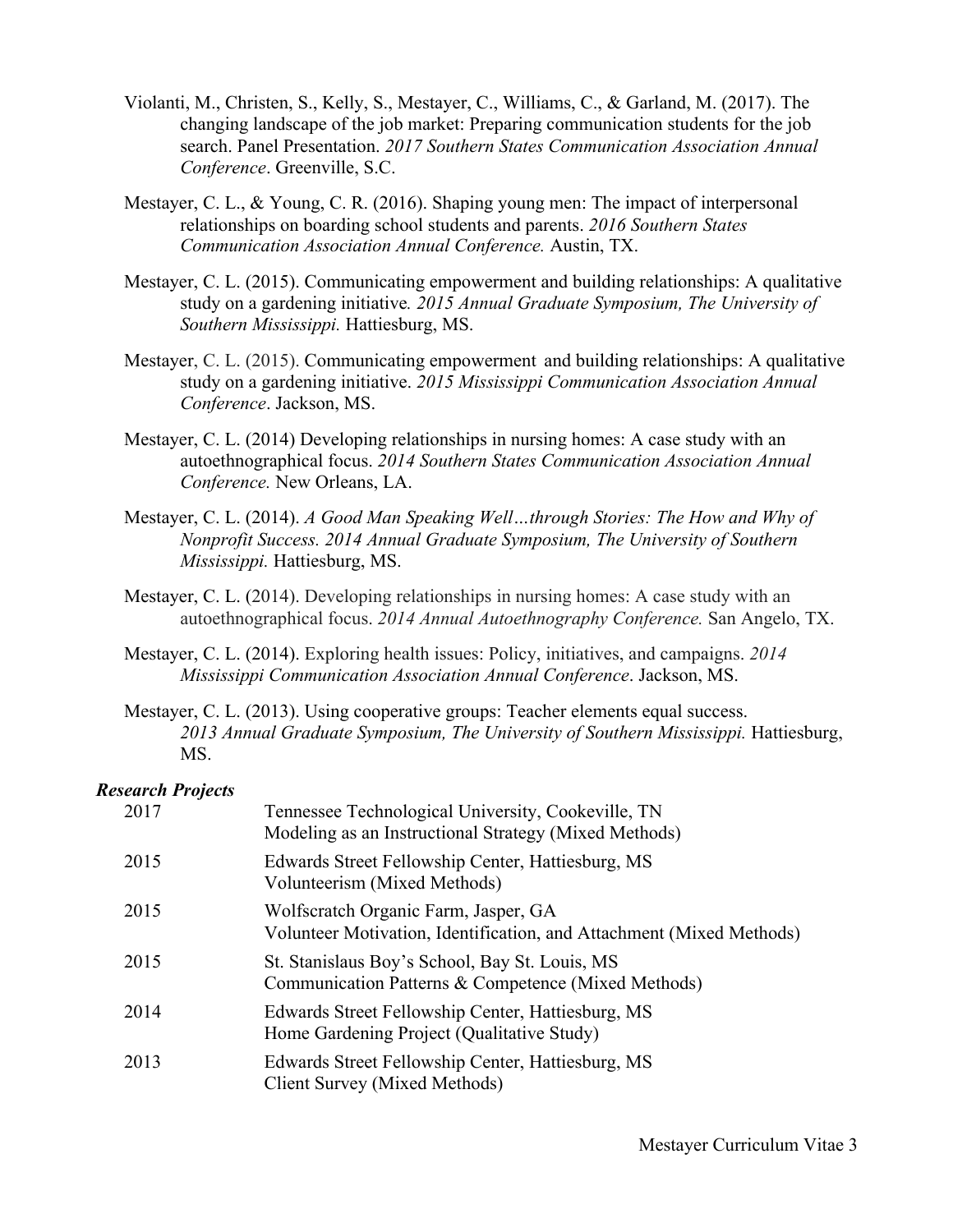| Bedford Care Nursing Home, Hattiesburg, MS                                                                    |
|---------------------------------------------------------------------------------------------------------------|
| Understanding and Developing Relationships (Qualitative Study)                                                |
| L. J. Alleman Middle School, Lafayette, LA<br>Teacher Personality & Cooperative Learning (Quantitative Study) |
|                                                                                                               |

## **APPLIED COMMUNICATION EXPERIENCE**

| <b>Communication</b> |                                                                                                                                                                                                                                                                                                                                                                                                                                                              |
|----------------------|--------------------------------------------------------------------------------------------------------------------------------------------------------------------------------------------------------------------------------------------------------------------------------------------------------------------------------------------------------------------------------------------------------------------------------------------------------------|
| $1991 - 1994$        | <b>SALES REPRESENTATIVE, Century Papers, Lafayette, LA</b><br>Developed and groomed new territory and serviced existing accounts.<br>Trained employees on products and equipment.                                                                                                                                                                                                                                                                            |
| <b>Management</b>    |                                                                                                                                                                                                                                                                                                                                                                                                                                                              |
| $1995 - 1999$        | <b>COMMUNICATIONS DIRECTOR, Lafayette Catholic Service Centers,</b><br>Inc., Lafayette, LA<br>Promoted nine social service agencies within the community:<br>Designed dedication plaques and promotional items<br>Edited and designed quarterly newsletter<br>Coordinated media involvement<br>Arranged monthly medical visits by local hospital<br>Coordinated awards ceremonies and dedication services<br>Coordinated annual food and various fundraisers |
| $1990 - 1991$        | <b>MARKETING DIRECTOR, Coping Skills Development, Lafayette, LA</b><br>Promoted workshops and the Coping Skills Development Center:<br>Organized and handled all arrangements for workshops<br>Presented marketing workshops to psychologists and staff.                                                                                                                                                                                                     |
| $1985 - 1990$        | <b>MARKETING SUPERVISOR, University of Southwestern Louisiana,</b><br>Continuing Education Department, Lafayette, LA.<br>Developed and implemented marketing plans for the university's<br>Continuing Education programs, and marketed the Conference Center as a<br>training facility:<br>Organized and prepared all training materials<br>Planned Annual Nursing Home Administrators Conference<br>Assisted with special projects and technical writing.   |
| <b>SERVICE</b>       |                                                                                                                                                                                                                                                                                                                                                                                                                                                              |
| 2017                 | Hiring Committee Member, Tennessee Technological University                                                                                                                                                                                                                                                                                                                                                                                                  |
| 2017                 | Co-Coordinator, Novice Speaking Contest, Tennessee Technological<br>University                                                                                                                                                                                                                                                                                                                                                                               |
| 2017                 | Reviewer, G.I.F.T.S. (Great Ideas for Teaching) Division, National<br><b>Communication Association</b>                                                                                                                                                                                                                                                                                                                                                       |
| 2017                 | Reviewer, Applied Communication Division, Southern States<br><b>Communication Association</b>                                                                                                                                                                                                                                                                                                                                                                |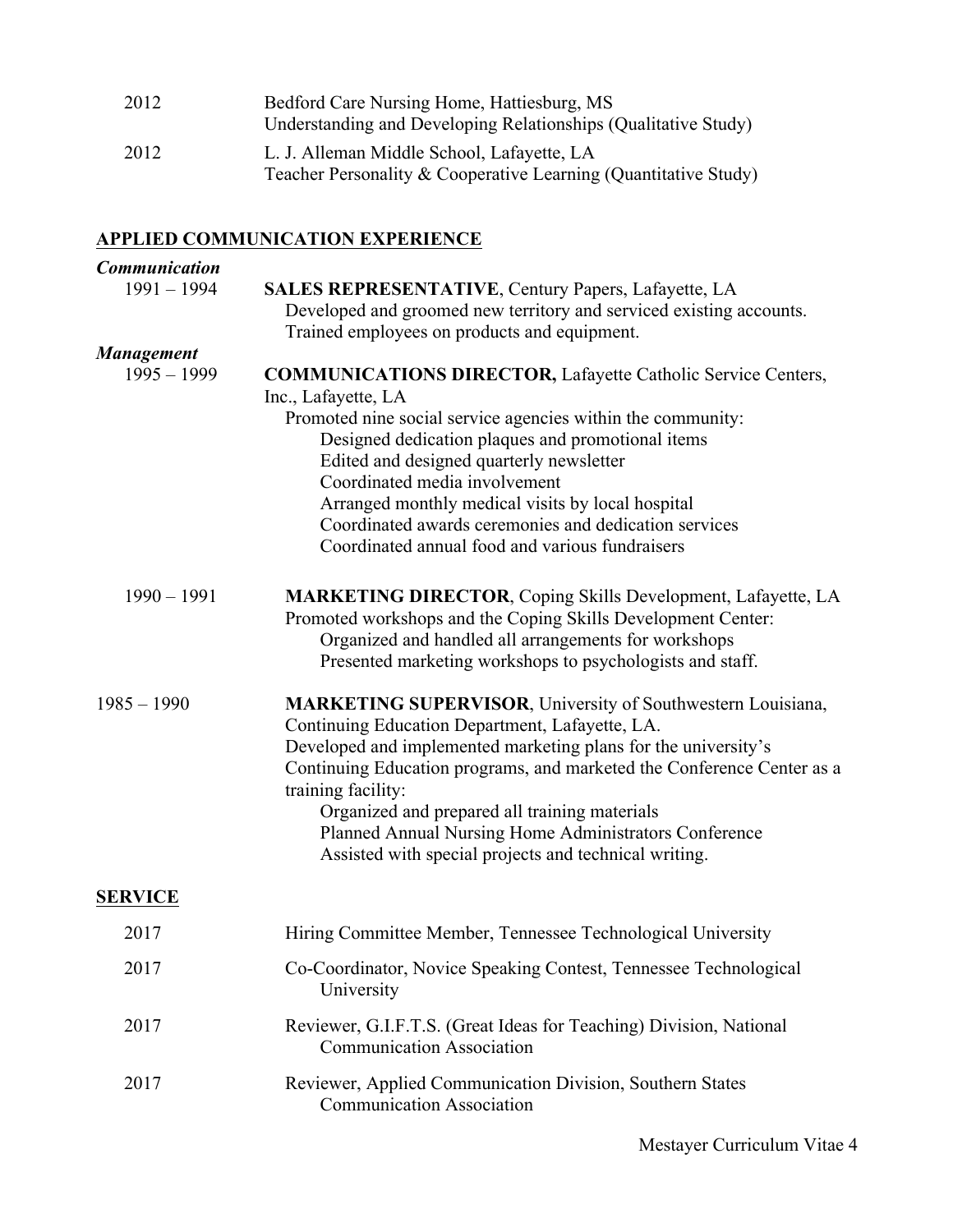| 2016          | Reviewer, Applied Communication Division, Southern States<br><b>Communication Association</b>                                                                           |
|---------------|-------------------------------------------------------------------------------------------------------------------------------------------------------------------------|
| 2016          | Reviewer, G.I.F.T.S. (Great Ideas for Teaching) Division, National<br><b>Communication Association</b>                                                                  |
| 2016          | Graduate Student Liaison, Candidate Search, University of Southern<br>Mississippi, Communication Department, Hattiesburg, MS                                            |
| 2015          | Reviewer, Interpersonal Communication Division, Southern States<br><b>Communication Association</b>                                                                     |
| 2015          | Topic Leader, Graduate Student Orientation, Teaching and Coursework,<br>The University of Southern Mississippi, Department of<br>Communication Studies, Hattiesburg, MS |
| 2015          | Invited Member, Service Learning Campus Community, University of<br>Southern Mississippi, Hattiesburg, MS                                                               |
| 2015          | Reviewer, G.I.F.T.S. (Great Ideas for Teaching) Division, Southern States<br><b>Communication Association</b>                                                           |
| 2013          | Tornado Relief Worker, Organized by Hardy Street Baptist Church,<br>Hattiesburg, MS                                                                                     |
| 2013          | Invited Speaker, Understanding and Using Communication, Mississippi<br>Hall, Freshmen Men's Dormitory, The University of Southern<br>Mississippi, Hattiesburg, MS       |
| $2012 - 2016$ | Garden Volunteer, Edwards Street Fellowship Center, Hattiesburg, MS                                                                                                     |
| $2010 - 2012$ | Recipient, Acadiana Arts Council/Local Learning Grant – Grant Teacher &<br>Recorder of Student Projects, Lafayette, LA                                                  |

## **AWARDS AND HONORS**

| 2010          | Lafayette Education Foundation – Candidate for Teacher of the Year |
|---------------|--------------------------------------------------------------------|
| 2008          | Acadiana Writing Project – Fellow Writer                           |
| $2005 - 2010$ | Lafayette Education Foundation – Outstanding Teacher               |

## **PROFESSIONAL DEVELOPMENT**

| <b>Training Groups</b>  |                                                                                 |
|-------------------------|---------------------------------------------------------------------------------|
| $2016$ – present        | Learning About Learning Group, Tennessee Technological University               |
| $2016$ – present        | TTU Teaches Group, Tennessee Technological University                           |
| <b>Training Courses</b> |                                                                                 |
| 2015                    | Three-Minute Thesis, The University of Southern<br>Mississippi, Hattiesburg, MS |